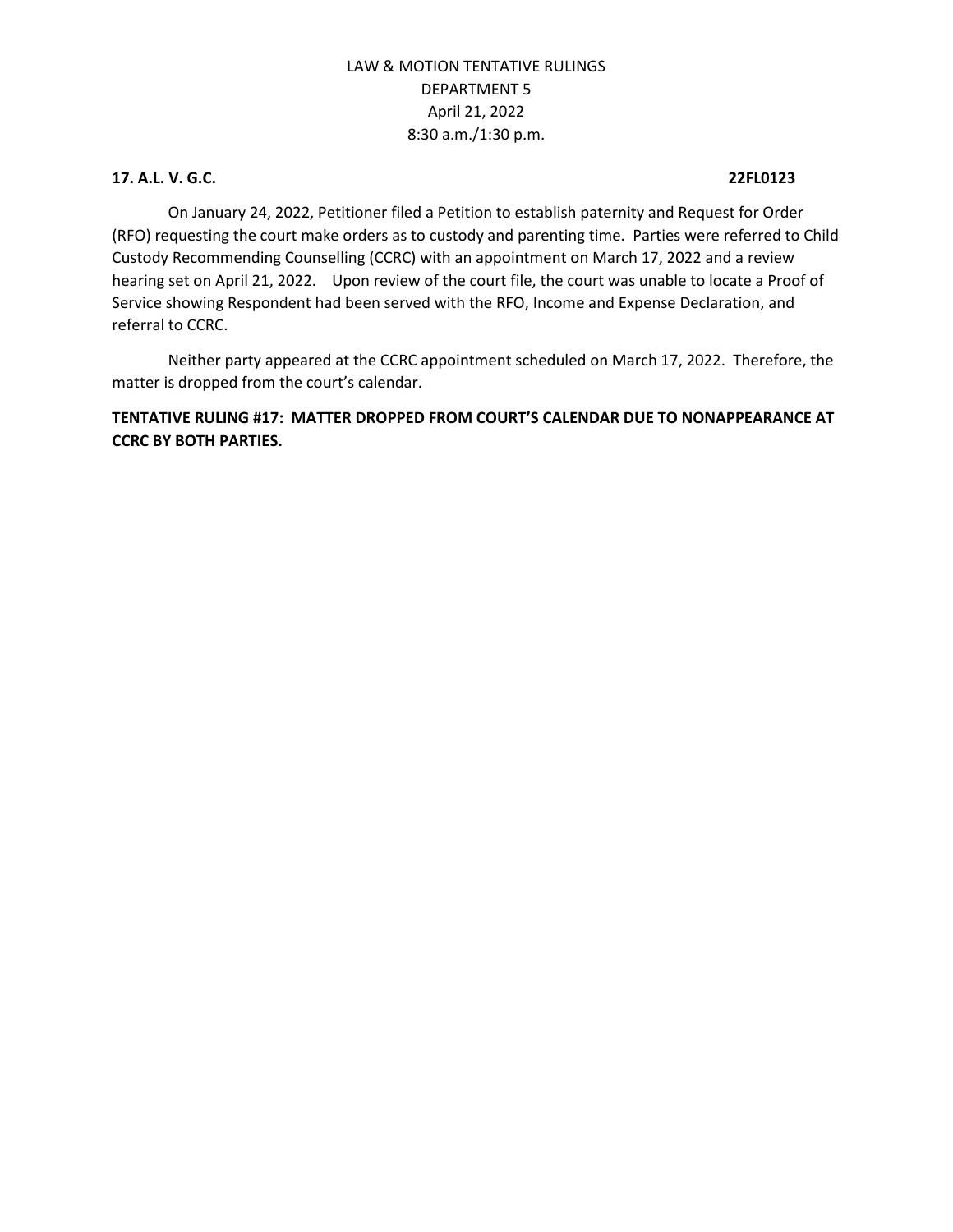### **18. AMANDA YOUNG V. CHRISTOPHER YOUNG PFL20190149**

Petitioner filed a Request for Order (RFO) on February 8, 2022 requesting the court modify the September 23, 2021 custody and parenting time orders as well as order child support. Petitioner filed and Income and Expense Declaration concurrently with the RFO. Respondent was served by first class mail on February 24, 2022.

Petitioner asserts that since the court order of September 23, 2021, respondent has failed to exercise his parenting time with the minors. Petitioner is seeking sole legal and physical custody of the minors. Petitioner is also seeking guideline child support based on her 100% timeshare.

Respondent field a request to continue the hearing on March 15, 2022 due to late service of the RFO. The court granted the request on March 16, 2022 and continued the matter to April 21, 2022. Respondent was ordered to file and serve his Income and Expense Declaration at least 10 days prior to the next hearing.

Respondent filed a Responsive Declaration on March 15, 2022 objecting to the requested order as to custody and parenting time as well as an order for child support. Upon review of the court file, there is no proof of service showing Petitioner was served with the Response. Therefore, the court has not considered it.

Respondent filed an Income and Expense Declaration on April 12, 2022. There is no proof of service showing this document was served on Petitioner.

The court has read and considered the above filings and makes the following findings and orders:

The court denies Petitioner's request for sole legal and physical custody without prejudice. The court orders Respondent to call Petitioner to confirm parenting time 24 hours prior to the scheduled start. If Respondent fails to confirm his parenting time at least 24 hours prior, that parenting time will be cancelled.

Based on Petitioner's Income and Expense Declaration her average monthly income is \$1,250. She has no deductions and pays \$214 per month for childcare cost. Petitioner asserts she has the minors in her care full time, with Respondent only having day visits one day a week, which he has failed to utilize. Petitioner is filing as head of household with three exemptions.

Respondent's average monthly income is \$2,200. Respondent has no deductions. Respondent did not include in his declaration the percentage of time he spends with the minors. Respondent's tax filings status is single.

Utilizing the above figures and Petitioner having a 100% timeshare of the minors, the court finds that guideline child support is \$753. The childcare add-on brings the total to \$860. See attached DissoMaster Report. Beginning March 1, 2022, Respondent shall pay Petitioner \$860 per month as and for child support, payable on the 1st of the month, until further order of the court or termination by operation of law. This order results in an arrearage of \$1720. The court orders Respondent to pay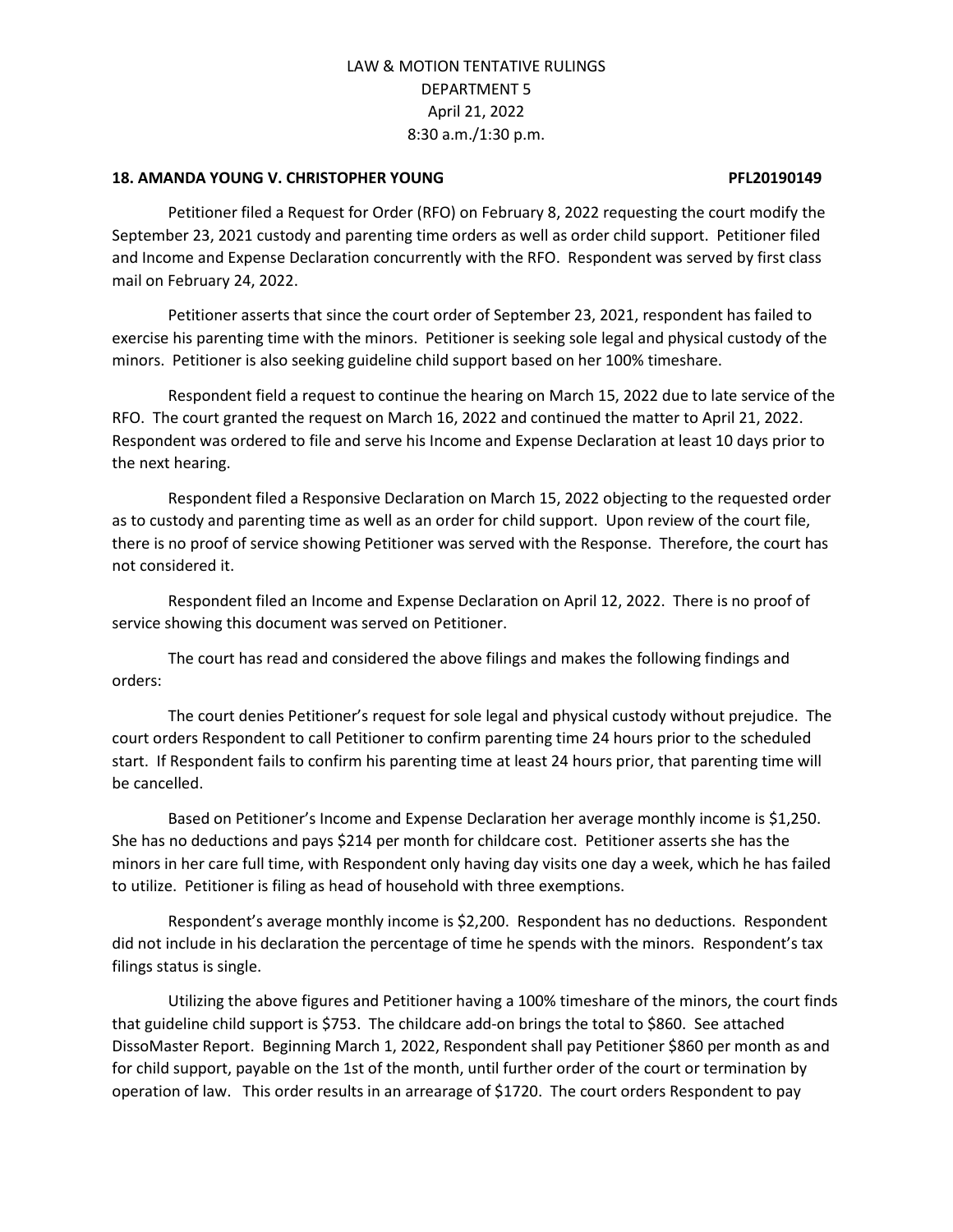Petitioner \$215 per month on the 15<sup>th</sup> of each month until paid in full (approximate 8 months). Failure to pay will result in the balance being due in full with legal interest.

**TENTATIVE RULING #18: THE COURT DENIES THE REQUEST TO MODIFY CUSTODY WITHOUT PREJUDICE. THE COURT ORDERS RESPONDENT TO CALL PETITIONER TO CONFIRM PARENTING TIME 24 HOURS PRIOR TO THE SCHEDULED START. IF RESPONDENT FAILS TO CONFIRM HIS PARENTING TIME AT LEAST 24 HOURS PRIOR, THAT PARENTING TIME WILL BE CANCELLED. RESPONDENT IS ORDERED TO PAY CHILD SUPPORT AS OUTLINED ABOVE.**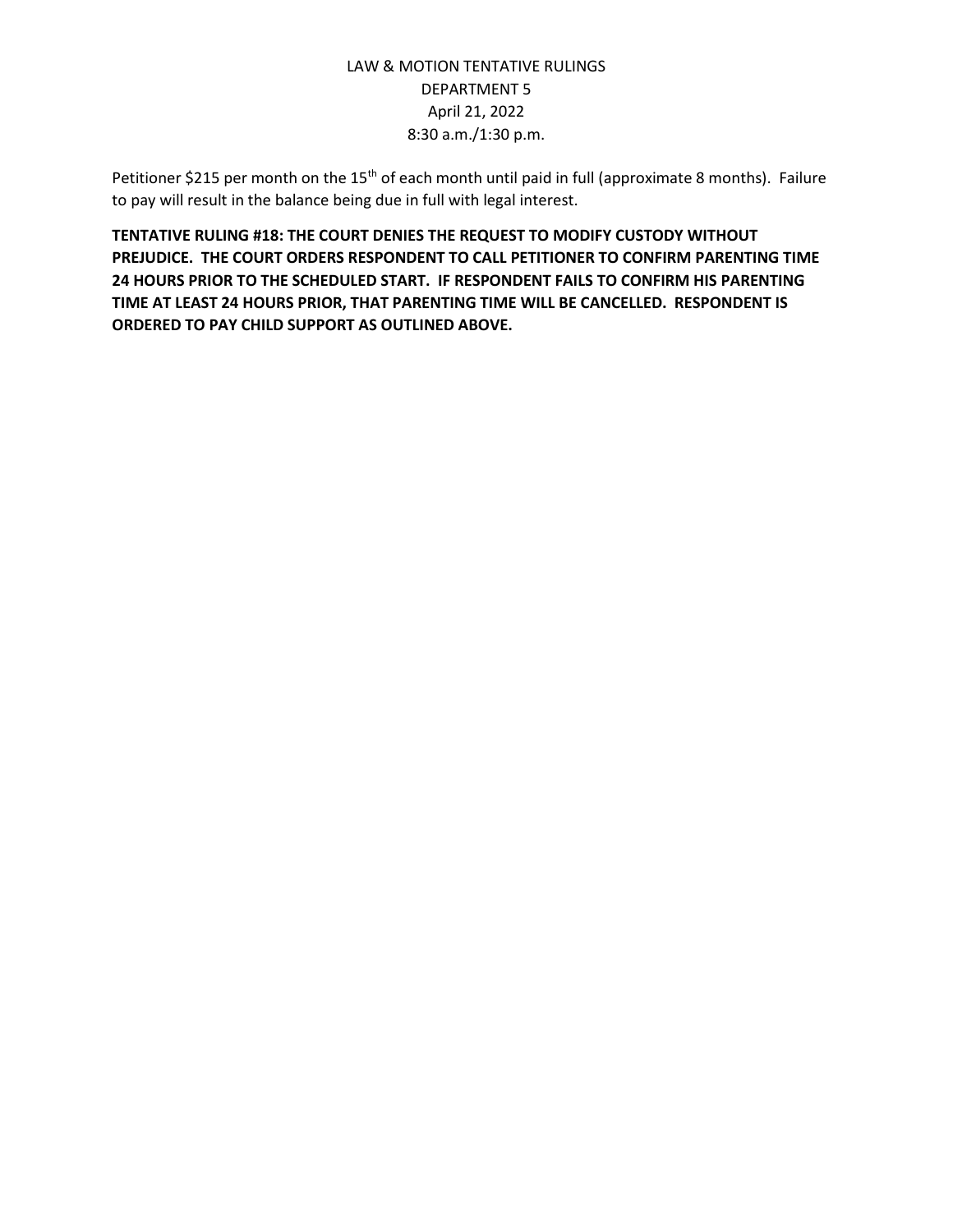### **19. BATYA COPLEY V. CALEB COPLEY 22FL0078**

On February 18, 2022, petitioner filed a Request for Order, requesting the court order the sale of the marital residence. Petitioner contemporaneously filed and Income and Expense Declaration.

Upon review of the file, there is no Proof of Service showing Petitioner was served with notice of the RFO. As such, that matter is dropped from the court's calendar.

**TENTATIVE RULING #19: PETITIONER'S RFO IS DROPPED FROM CALENDAR DUE TO LACK OF PROPER SERVICE.**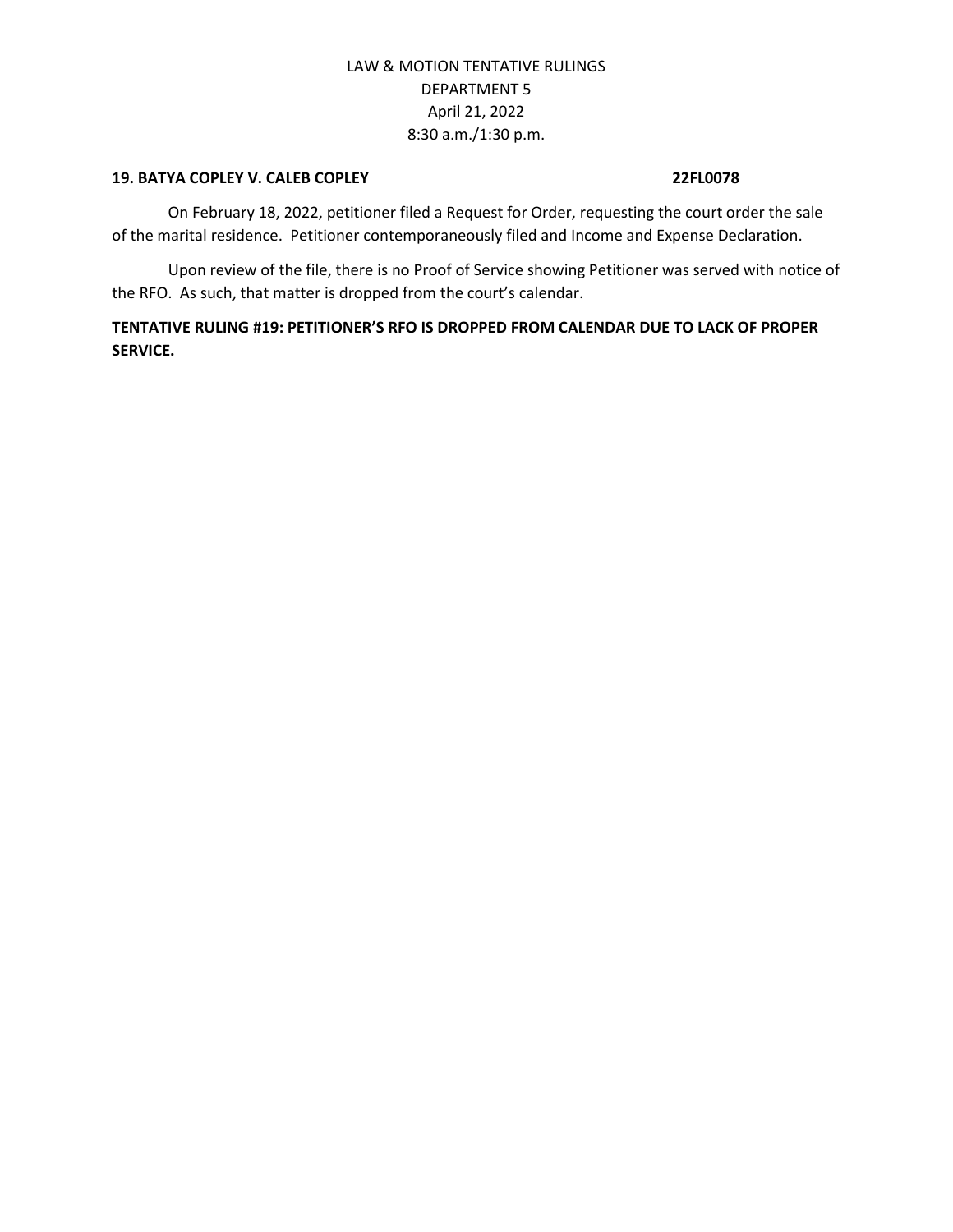### **20. CHANTALLE KING V. JANOAH KING PFL20180294**

On March 8, 2022, Petitioner filed a Request for Order, requesting the court make orders as to the minor's school and to transfer venue to Amador County. Respondent was served by mail on March 28, 2022, with Proof of Service filed on the same day.

Petitioner asserts parties has previously agreed for the minor to attend Sutter Creek Elementary school in Amador County. However, when Petitioner began the enrollment process in February of 2022, Respondent no longer agreed to Sutter Creek. Petitioner states Respondent has proposed Marble Valley Academy, a private school in El Dorado Hills. Neither party currently reside in El Dorado County, and have not for a significant period of time. Petitioner notes the cost of Marble Valley is approximate \$1,100 per month, a cost she cannot afford. Sutter Creek Elementary is a public school. Further, Petitioner asserts the minor has significant ties and contacts to the community in Jackson, where she would be attending school. The distance from Respondent's home to either school is approximately the same. Petitioner works one block from Sutter Creek but would need to commute approximately 45 minutes each direction to Marble Valley Academy. Petitioner request the court make an order for the minor to attend school at Sutter Creek Elementary.

Petitioner is also requesting the case to transferred to Amador County, as that would be a more convenient forum for the parties. Petitioner asserts that she has not resided in El Dorado County since 2018, shortly after the case was initiated. Petitioner further asserts Respondent is a resident of Sacramento County. Petitioner has provided attachments which show the minor's pediatrician and dentist are in Amador County. Further, minor's current school is in Amador County as well as her extracurricular actives. Petitioner asserts in her declaration she has resided and worked in Amador County since 2018.

Respondent has not filed a responsive declaration.

The court finds it is in the best interest of the minor to attend Sutter Elementary school. The minor has established ties to the Amador County region. Conversely, neither she or the parties have ties to the El Dorado Hills community where Marble Academy is located. Further, attendance at Marble Academy would require the minor to spend an hour and a half traveling to school on the days she is in Petitioner's care.

The court has considered Petitioner's filing and finds that, although no legal grounds provided, Petitioner's motion appears to be made pursuant to Code of Civil Procedure ("CCP") sections 397, subdivision (b) or 397.5. The court grants Petitioner's request to change venue to Amador County per CCP § 397.5 as the pending issues before the court are resolved by this order and as neither party resides in El Dorado County. The court finds that Petitioner resides in Amador County and the minor child will continue to go to school in Amador County. Therefore, the court finds the convenience of the parties and the interest of justice are served by transferring the matter to that county. Further, Respondent has not opposed the motion.

Petitioner is ordered to prepare and file the findings and orders after hearing.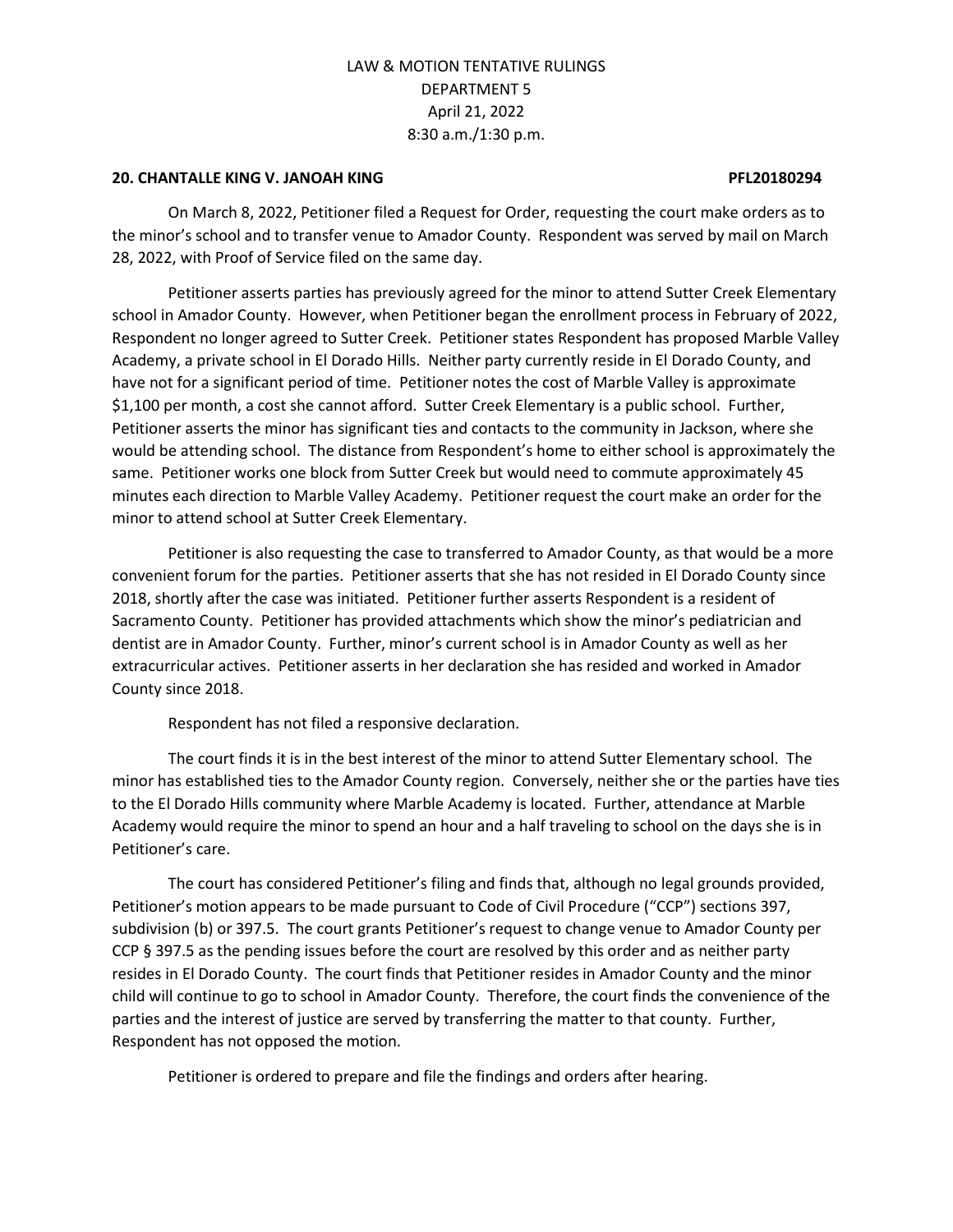**TENTATIVE RULING #20: THE COURT GRANTS PETITIONER'S REQUEST TO DESIGNATE SUTTER CREEK ELEMENTARY SCHOOL AS THE MINOR'S SCHOOL. THE COURT GRANTS PETITIONER'S REQUEST TO TRANSFER THE MATTER TO AMADOR COUNTY. PETITIONER IS ORDERED TO PAY THE FEES OR OBTAIN A FEE WAIVER TO EFFECTUATE THE TRANSFER TO AMADOR COUNTY.**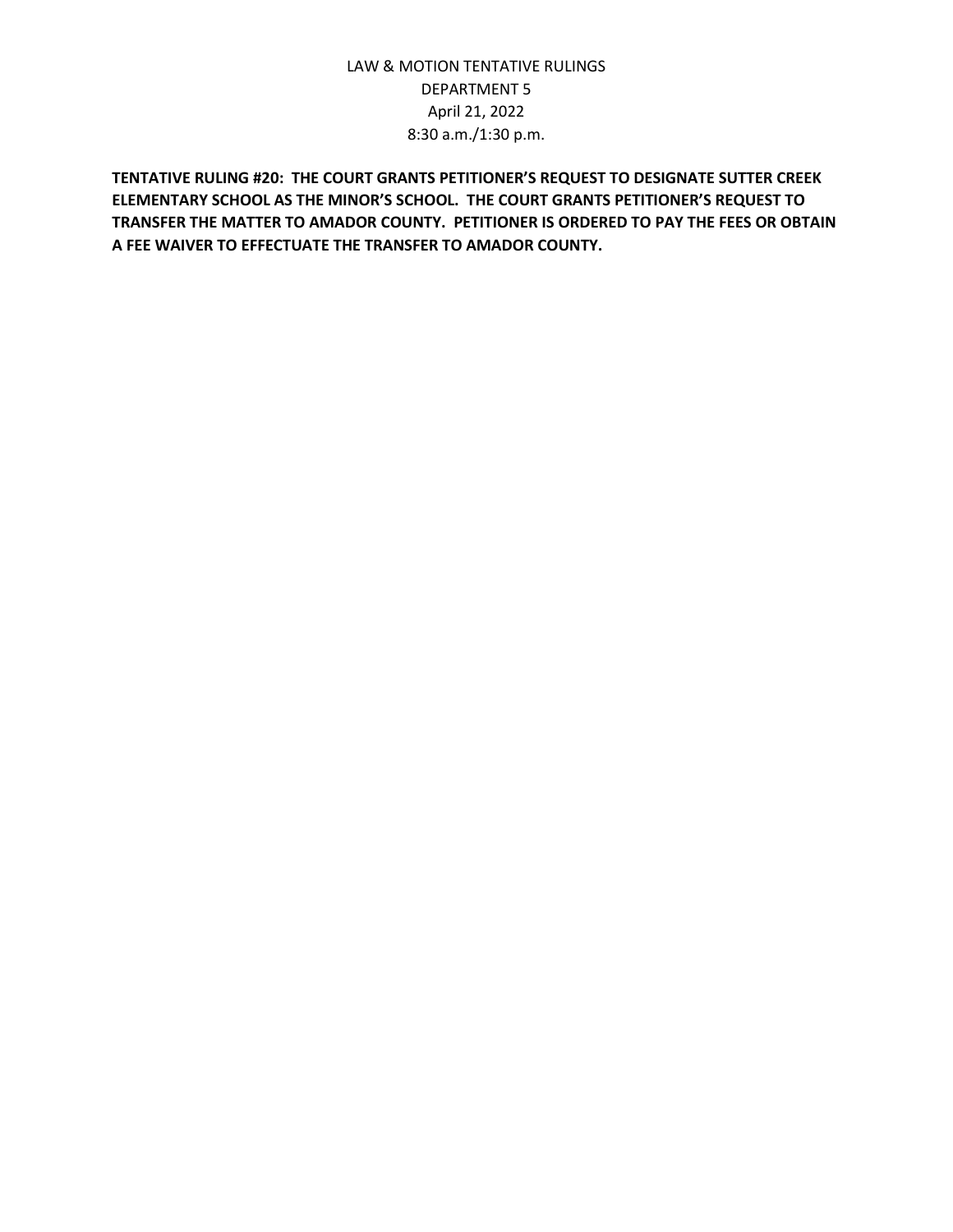### **22. JAMMIE HICKS V. MATTHEW HICKS PFL20170682**

On January 28, 2022, Petitioner filed an ex parte request for order requesting the court order the minor mot be allowed in the presence of Respondent's girlfriend. Respondent was properly noticed of the ex parte request. On January 31, 2022, Judge Ashworth granted the ex parte request and ordered Respondent not to allow the minor to have contact with or be left in the presence of his significant other. Parties were referred to Child Custody Recommending Counseling (CCRC) and return to court for a review hearing. Petitioner was ordered to provide Respondent with notice of the motion on of before February 10, 2022.

Upon review of the court file, there is no Proof of Service showing Respondent was served with the RFO or the referral to CCRC.

Nevertheless, both parties appeared at the CCRC appointment and fully discussed the issues set forth in the RFO. Therefore, the court finds Respondent has actual notice of the RFO. Parties were not able to reach an agreement at CCRC and a report with the counselor's recommendations was filed. A copy of the report was mailed to the parties on April 11, 2022.

The CCRC report recommends the court appoint either a CASA or minor's counsel to the case to investigate and provide the court with more information about Respondent's girlfriend's criminal matter, her ability to have contact with the minor, and the minor's safety in the house. Parties to continue to share joint legal custody. Pending the report from CASA or minor's counsel, the current ex parte order shall remain in full force and effect. Pending a report from CASA or Minor's Counsel, Petitioner shall have primary physical custody and Respondent shall have parenting time on alternating Friday mornings to Tuesday Mornings and from Friday morning to Monday evening on the opposing weeks. Respondent's girlfriend shall not be in his home during his parenting time and if he cannot ensure this, then he shall forfeit that week's parenting time with the minor. Parties are to participate in co-parenting counseling. Petitioner shall provide Respondent the names of three potential therapists no later than May 13, 2022. Respondent shall select a therapist no later than May 27, 2022. The parties shall provide CASA or Minor's Counsel the name of the therapist and the date of the first appointment. The parties shall use talkingparents.com to discuss the minor's physical health, education, and general welfare.

Respondent has not filed a responsive declaration.

The court adopts the recommendations contain in the CCRC report with the following modifications: the court appoints CASA to the case. The CASA shall investigate and provide the court a report with more information about the Respondent's girlfriend's criminal case in Merced County. CASA shall also report on whether Respondent's girlfriend should have the ability to have contact with the Minor and the minor's safety in Respondent's home if girlfriend is present. The court adopts the remainder of the CCRC report without modification.

The court finds good cause to continue the matter for receipt of the CASA report. The matter is continued to July 21<sup>st</sup>, 2022 at 1:30PM for further hearing on Petitioner's RFO and for the CASA report.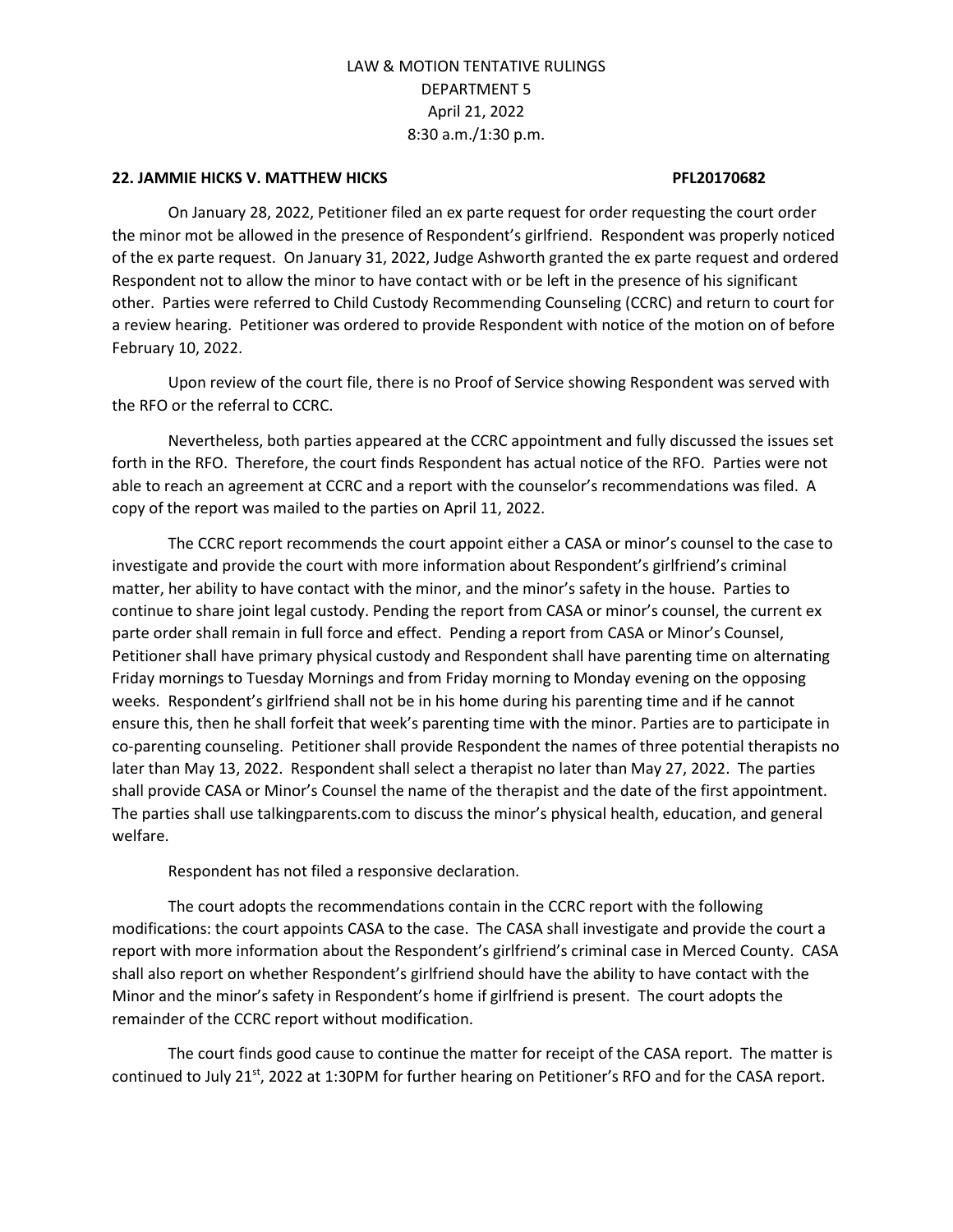All prior orders not in conflict with this order remain in full force and effect. Petitioner shall prepare and file the findings and orders after hearing.

**TENTATIVE RULING #22: THE COURT ADOPTS THE CCRC REPORT AS MODIFIED ABOVE. THE CURRENT EX PARTE ORDERS REMAIN IN FULL FORCE AND EFFECT. CASA IS APPOINTED. CASA SHALL CASA SHALL INVESTIGATE AND PROVIDE THE COURT A REPORT WITH MORE INFORMATION ABOUT THE RESPONDENT'S GIRLFRIEND'S CRIMINAL CASE IN MERCED COUNTY. CASA SHALL ALSO REPORT ON WHETHER RESPONDENT'S GIRLFRIEND SHOULD HAVE THE ABILITY TO HAVE CONTACT WITH THE MINOR AND THE MINOR'S SAFETY IN RESPONDENT'S HOME IF GIRLFRIEND IS PRESENT. THE COURT CONTINUES THE MATTER TO JULY 21ST, 2022 AT 1:30PM. ALL PRIOR ORDERS NOT IN CONFLICT WITH THIS ORDER REMAIN IN FULL FORCE AND EFFECT. PETITIONER SHALL PREPARE AND FILE THE FINDINGS AND ORDERS AFTER HEARING.**